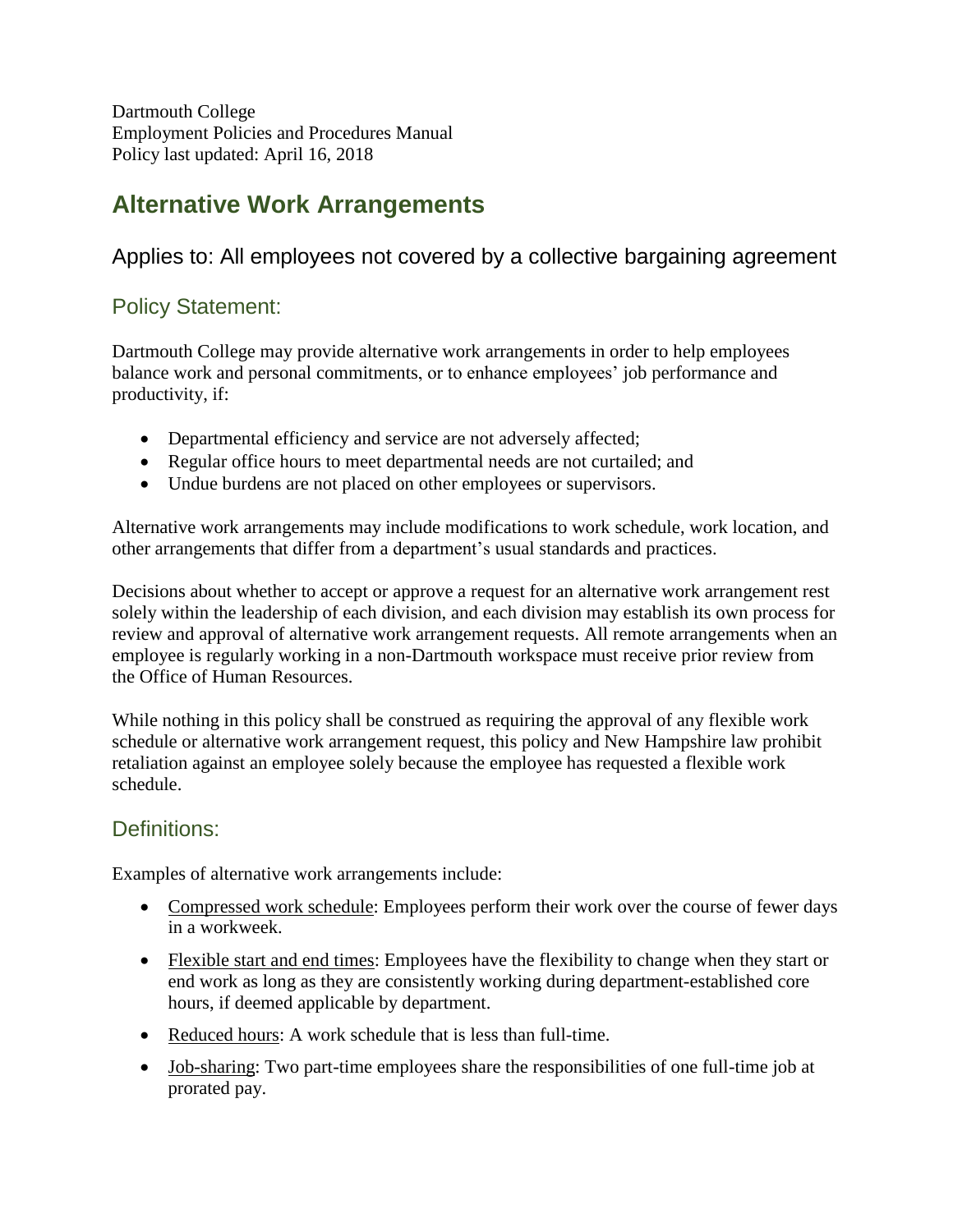• Remote work: An arrangement in which employees work at home or at an alternative worksite, either full- or part-time, during their regular work schedule.

#### Procedure:

Employees should direct alternative work arrangement requests to their immediate supervisor in a format and with sufficient detail that is reasonable for the arrangement being requested; the supervisor may present the request to divisional leadership for review and/or approval. Depending upon the particular circumstances, alternative work arrangements may also include a trial period, phased implementation, a communications plan, and periodic reviews to assess the ongoing feasibility of the arrangement and to make adjustments, if needed. Not all positions lend themselves to alternative work arrangements. If it is determined that a request for an alternative work arrangement cannot be granted, the supervisor should explain the rationale to the requesting employee. In all cases, a department may end an alternative work arrangement with reasonable notice to the employee(s).

In determining the feasibility of an alternative work arrangement, the requesting employee and their supervisor should consider the arrangement's potential impact on department operations and budget, the delivery of services, and the distribution and flow of work among department employees. Any alternative work arrangement should have either a neutral or a positive impact in these areas. Other factors that may be considered include the employee's performance record, and what will or may happen if circumstances change and the alternative work arrangement is no longer beneficial or feasible. With due consideration to privacy concerns, alternative work arrangements should be transparently communicated to the employee's clients, customers, students, and appropriate colleagues, including new employees and supervisors who begin working while the arrangement is already in place, in order to prevent misunderstandings or work disruptions.

The Office of Human Resources has posted an [Alternative Work Arrangements Guide](http://www.dartmouth.edu/~hrs/pdfs/awaguide.pdf) on its website as a resource for employees and supervisors. The Guide provides helpful tools for requesting, evaluating, and implementing approved arrangements.

Employees and supervisors with questions about an alternative work arrangement request may contact their [Human Resources Consultant.](http://www.dartmouth.edu/~hrs/manager/toolkit/hrconsultant/) For questions related to the evaluation and implementation process, or about specific approval and denial decisions, employees and supervisors may contact their [Human Resources Consultant](http://www.dartmouth.edu/~hrs/manager/toolkit/hrconsultant/) or their divisional leadership. Supervisory decisions related to alternative work arrangements are not covered by the [Basic](http://www.dartmouth.edu/~hrs/pdfs/Basic_Grievance_Policy.pdf)  [Grievance Policy.](http://www.dartmouth.edu/~hrs/pdfs/Basic_Grievance_Policy.pdf)

The Alternative Work Arrangements policy is not intended to be utilized when alternative arrangements are requested or granted as an accommodation due to an employee's disability, impairment, serious health condition, or other circumstances that may be covered by the Americans with Disabilities Act or the Family and Medical Leave Act. Employees requesting accommodations under the Americans with Disabilities Act should contact the [Office of](http://www.dartmouth.edu/~ide/)  [Institutional Diversity and Equity.](http://www.dartmouth.edu/~ide/) Employees requesting Leaves of Absence, Short-Term Disability, or Medical/Family Leaves should refer to those policies for guidance.